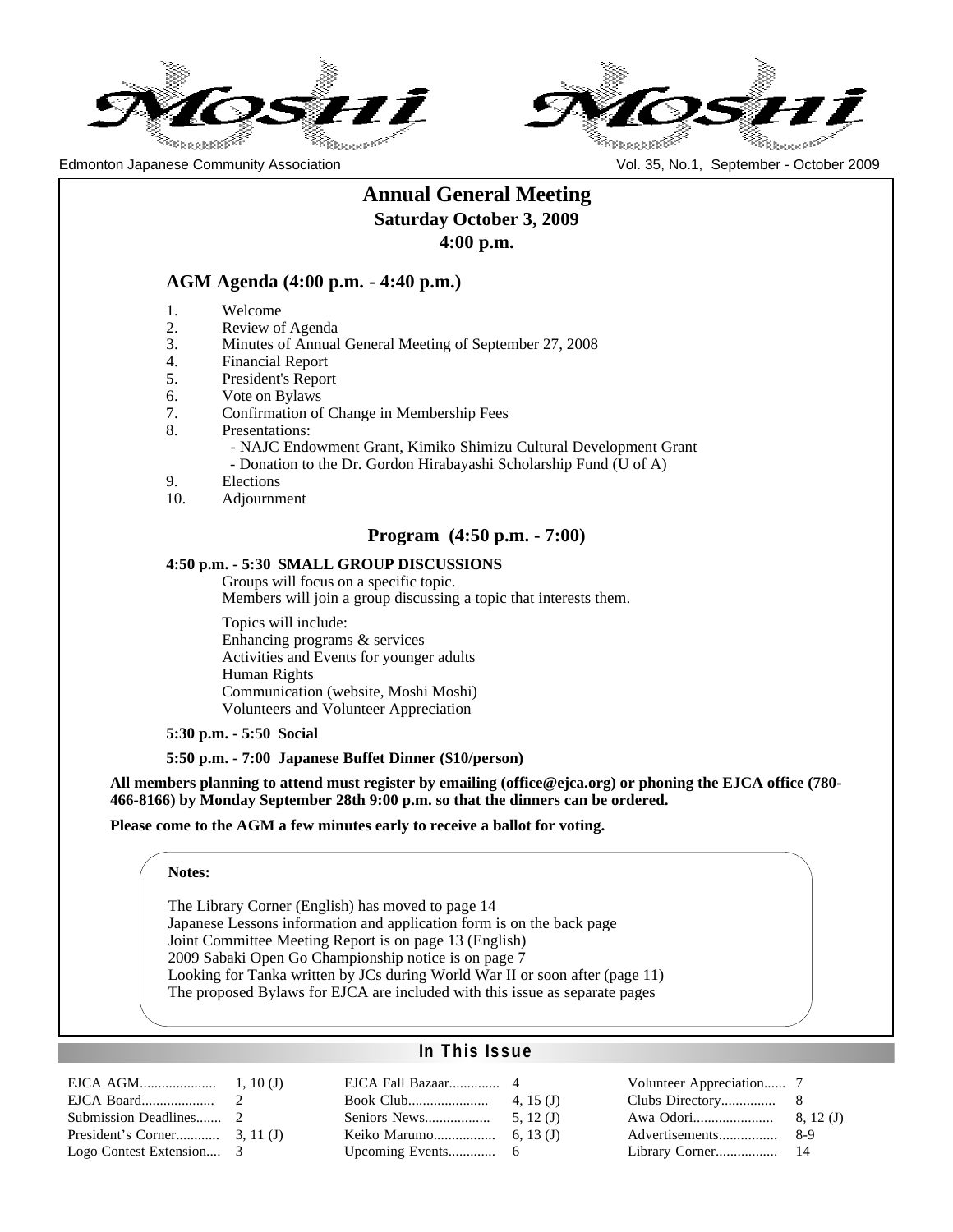# 2008 - 2009 EJCA Board of Directors & Committees

**President** Cathy Tennant - 436-6291 <tennant@shaw.ca>

**Vice-President** Sanae Ohki - 459-3862 <sanaeohki@shaw.ca>

**Secretary** Brenda Madsen <brxmbrxm@gmail.com>

**Treasurer** Jim Hoyano - 437-7730 <jkhoyano@shaw.ca>

**Centre Manager** John Priegert - 466-8166 <office@ejca.org>

*Published by*

*Edmonton Japanese Community Association*

*Editorial Address: 6750 - 88 Street Edmonton, Alberta T6E 5H6 Tel: (780) 466-8166 Fax: (780) 465-0376* website: www.ejca.org e-mail: office@ejca.org

*English Section Editor: Jim Hoyano Japanese Section Editor: Yumiko Hoyano*

> *Support Staff: Soly Sawada Daiyo Sawada Tom Nakashima Gong & Bill Kiel Nancy Cyr*

*"Moshi Moshi is a publication of the Edmonton Japanese Community Association. Its objective is to disseminate information of interest to the Japanese community and those interested in Japanese culture, including announcements of upcoming events.*

#### **EJCA Board Directors** Stephanie Bozzer

<sbozzer@telus.net>

Dustin Bjorkquist <moparius@yahoolca>

Rick Hirata - 438-2747 <rkhirata@shaw.ca

Shiho Asano - 437-2741  $\langle$ sasano@shaw.ca $\rangle$ 

Scott Sutton - 994-6519 <ma-sc@cia.com>

# **Finance Committee**

Cathy Tennant Rick Hirata Jim Hoyano

**Library Committee** Dustin Bjorkquist - Board Liaison David Sulz Vacancies

**NAJC Liaison** Takashi Ohki

**Scholarships & Awards** Yoshiaki Hirata Daiyo Sawada

**Japan Today School Program** Sanae Ohki

**MEJCS Liaison** Sanae Ohki

**Joint Committee** Sanae Ohki Cathy Tennant

**Membership Committee** Stephanie Bozzer Cathy Tennant Rick Hirata Regan Coyne

**Garden Committee** John Priegert Carol Eder Les Dowdell Yumiko Hoyano

Vacancies

Deadline for Submissions for the Next Issue (Vol. 35, No. 2) is November 15, 2009

Submission Deadlines for other upcoming issues:

Volume 35, No. 3 - January 15, 2010 Volume 35, No. 4 - March 15, 2010 Volume 35, No. 5 - May 15, 2010 Volume 35, No. 6 - July 15, 2010 Volume 36, No. 1 - September 15, 2010

# EJCA Mission & Vision Statements

## Mission

- To facilitate the development of an inclusive and vibrant Japanese Canadian Community within a multicultural Edmonton.
- To support the objectives of the National Association of Japanese Canadians by promoting respect and harmony among people of various cultures in the Edmonton area.

# Vision

• A dynamic and evolving community that sustains a sense of wellbeing built upon awareness of Japanese heritage in Canada.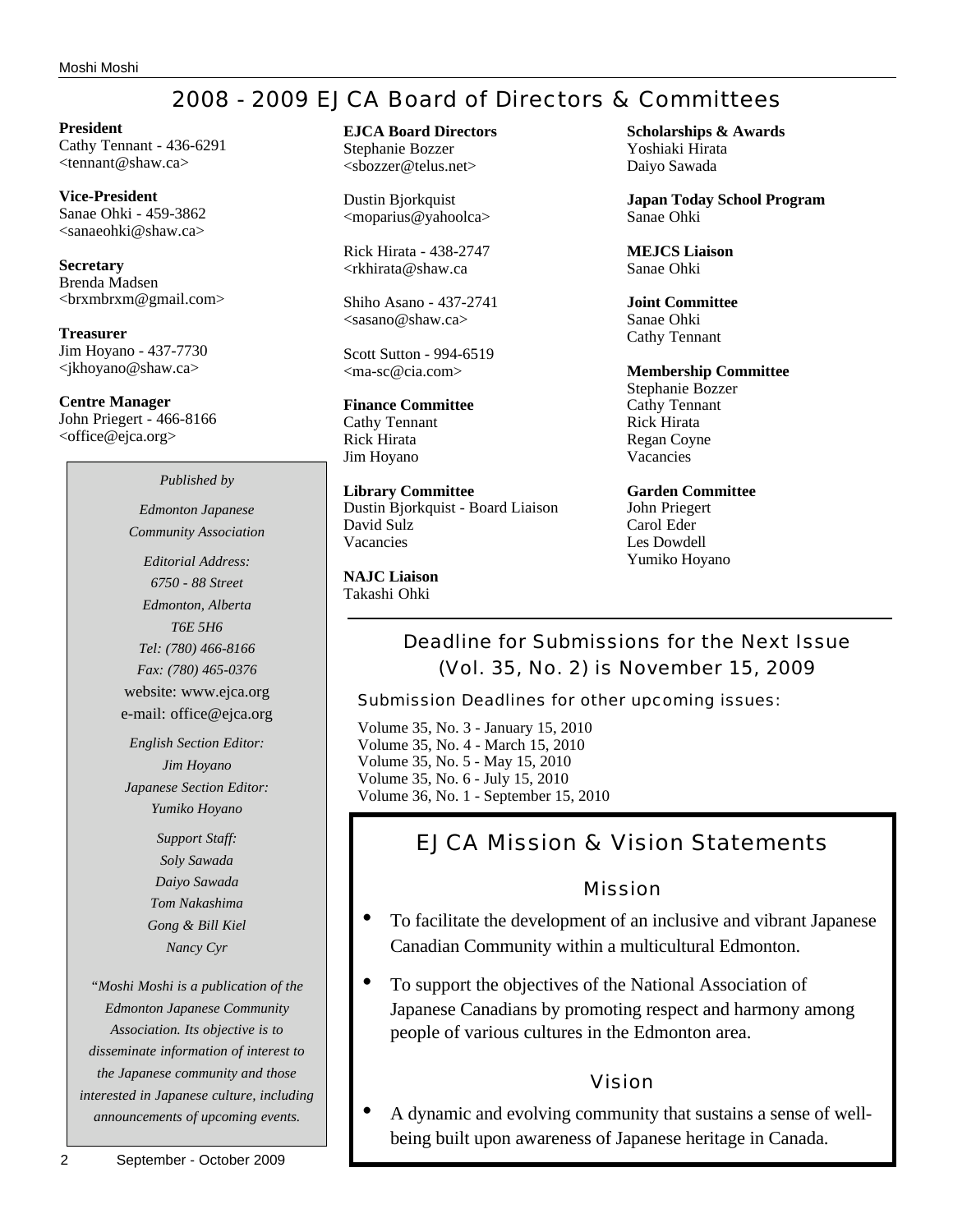# President's Corner

## Cathy Tennant

Summer has finally arrived over the past few weeks and hopefully will be with us for a good while longer! The one thing the earlier cold and drizzly weather didn't stop were the weeds in the garden but these was kept under control by the Garden Committee.

As this year's term of Board of Directors draws to an end, we are again mindful that the EJCA as an organization could not function without the involvement of its members. This involvement can take many shapes … people who come up with ideas and put them into action, volunteers who plan and help out at the EJCA events, members who support the events by attending and bringing friends and family, members who join committees and clubs, people who make sure we receive the Moshi Moshi and those who read it. The list is endless!

On behalf of the Board, I extend sincere thanks to the membership for their involvement and participation in the organization. As the past year's president, I am grateful for the support and assistance of the members of the Board (Sanae Ohki, Brenda Madsen, Jim Hoyano, Rick Hirata, Scott Sutton, Stephanie Bozzer, Dustin Bjorkquist and Shiho Asano). A special thanks to John Priegert from all of us for his support and his exceptional administration of the facility.

#### **Past Events**

#### **Heritage Festival - August 1, 2, 3**

In this issue, the Volunteer and Donor Appreciation section is a long one. Not all the volunteers are EJCA members but a huge number are. Not all the volunteers are listed by name but you will notice the involvement from a number of EJCA affiliated clubs/groups and non-affiliated organizations. The Heritage Festival is a huge undertaking and is an amazing example of EJCA members and non-members working together to share aspects of Japanese culture with the general public by showcasing some of the arts and crafts, hobbies, martial arts and food.

Despite the early closing of the entire grounds on Saturday due to a storm warning, the Heritage Festival was extremely successful. The Japanese pavilion had many interested visitors and the kitchen enjoyed an increase in sales while many other pavilions saw a decrease. Countless hours were spent constructing and painting additions to the kitchen floor, building a new front counter, and creating new menu boards … it obviously made a difference!

Bruce Robertson, as chair of the Japanese Pavilion Organizing Committee, coordinated all the necessary administrative details, ensured deadlines were met, oversaw the preparation of the pavilion and managed the pavilion on-site. Without his

dedication and the commitment of the Organizing Committee, there would have been no Japanese Pavilion this year. Domo arigato gozaimashita to everyone involved!

#### **Heritage Festival Volunteer Appreciation Dinner September 12, 2009**

A delicious roast beef dinner with all the trimmings was planned and prepared by Scott Sutton, Bruce Robertson and John Priegert to thank the volunteers for all their efforts before and during the festival. The weather was perfect for a relaxed afternoon when about 75 volunteers and family members renewed acquaintances, met fellow volunteers, played some games, competed for door prizes and enjoyed dinner together. Thanks to the "three chefs" for treating us to a special appreciation event!

#### **Future Events**

## **AGM - October 3, 2009 4:00 p.m**.

The Annual General Meeting (AGM) is an opportunity for members to learn about the past and future events of the organization and to vote on issues that affect the membership.

This year's AGM is on Saturday October 3, 2009. The AGM will be followed by an opportunity to discuss ideas, wishes and observations about current and future programs and services provided by the EJCA. Many of you indicated that you enjoyed this format for providing feedback last year, so we wanted to follow-up more specifically on some of the issues brought forward in 2008.

Listening to feedback from members is an important way to help the Board work positively on behalf of its membership. So, I hope to see many of you on October 3rd. **Remember to register so that we can make sure there is enough dinner for everyone (see page 1 of this issue).**

#### **Fall Bazaar - Saturday November 14th**

The EJCA Fall Bazaar is one of the few fund-raising events for the association and is always well attended. The one ongoing issue is that the bento and lunches are so popular that they run out too quickly. We are working on solutions this year so that people are not disappointed by seeing the 'SOLD OUT' sign so soon after opening.

Please see details on page 4 of this issue. We welcome your donations, help, ideas … and of course, your support by attending!

## **Christmas Party - Saturday December 12th**

Save the day … more details in the November issue of Moshi Moshi.

Enjoy the wonderful weather!

## **Logo Contest Extended**

We were planning to vote on the contest entries at the Annual General Meeting on October 3rd, however, the Board has decided to extend this logo contest for another year with an additional criteria. Although the logo contest entries were well thought out, it was felt that they should have more Edmonton/EJCA content in order to avoid problems with other national organizations/companies that had a similar logo.

Please watch for more information in the new year.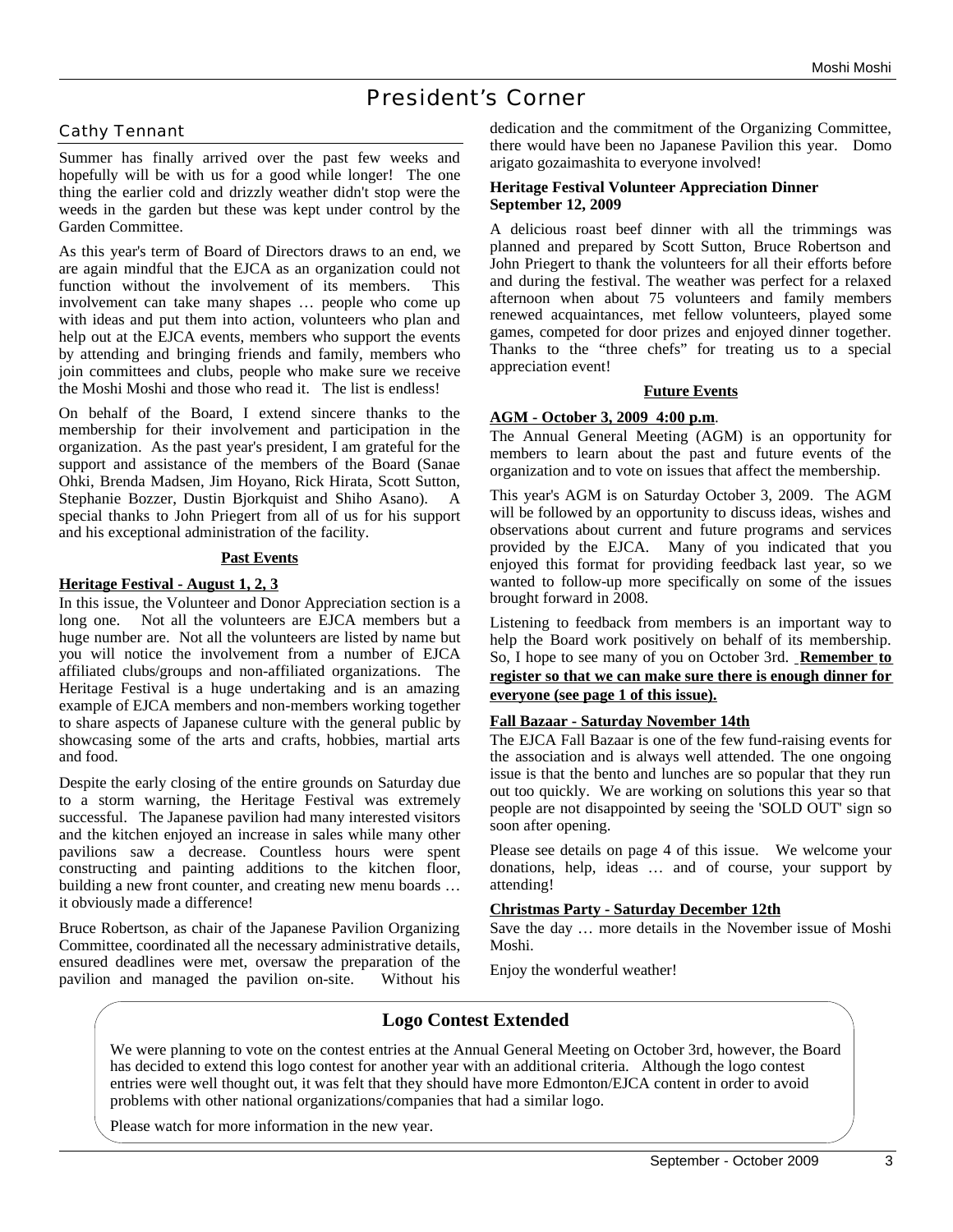# **EJCA FALL BAZAAR November 14, 2009 11:30 a.m. to 2:30 p.m.**

**Join us at the Fall Fund-Raiser Bazaar! We're planning ….**

**lots of lunches to enjoy with friends or take home to eat later.**

**Japanese take-away dishes.**

**Japanese and western baking to satisfy your sweet tooth.**

**Japanese and other items to fill your shopping bag at the White Elephant or new-sale tables.**

# **Finish your Christmas shopping with a special Japanese item. Take a chance and buy a ticket for the raffle.**

# **Have lunch with friends … meet new people. Come out and have fun!**

## **Can you donate:**

| TIME?                                                    | There are lots of ways to help before or during the bazaar<br>(e.g. advertising, pricing, cooking, looking after sales etc.).             |  |  |
|----------------------------------------------------------|-------------------------------------------------------------------------------------------------------------------------------------------|--|--|
| <b>IDEAS?</b>                                            | If you would like to be part of the planning or have ideas about making this our best-ever<br>bazaar, please let us know.                 |  |  |
| <b>BAKING?</b>                                           | Baked goods or Japanese food items can be brought to the Centre from 10:00 a.m. to 11:15 a.m.<br>All donations would be much appreciated. |  |  |
| <b>SALE ITEMS?</b>                                       | New or lightly-used items will be accepted (Japanese items are especially popular).<br>Arrangements can be made for pick up.              |  |  |
| If you are interested or have questions, please contact: |                                                                                                                                           |  |  |
|                                                          | Cathy Tennant 780-436-6291 tennant@shaw.ca                                                                                                |  |  |

Sanae Ohki 780-459-3862 sanaeohki@shaw.ca

The rental tables were such a success last year that we will have a few tables again this year, available for people who have items that they wish to sell. The tables will be rented on a first come, first serve basis. Please contact Cathy or Sanae, after October 1st, if you are interested.

# The EJCA Book Club is starting!

The EJCA Book Club is forthcoming this fall. This will provide members with an outlet to deepen friendships through literary discussion. On a timely manner, the EJCA library has been re-vitalized, with a budget earmarked to acquire new books.

The current proposal is as follows:

- 1. All EJCA members will be welcome to join the book club, subject to an annual membership fee of about \$10-\$20 and agreement to the terms of the program.
- 2. The book club will run monthly from September (October, this year) to June on the second Sunday of the month from 1 pm to 3 pm at the EJCA Centre.
- 3. Members will take turns leading and providing refreshments for the book club.
- 4. A member-selected coordinator of the book club will manage administrative tasks including: bookkeeping of the membership list and fees, looking after the rent, and overseeing book-club related publications.

As an EJCA activity, the book club will run in both English and Japanese. Although some accommodations may have to be made, we look forward to a discussion that will be all the more diverse.

The first meeting is planned for 1 pm on Sunday October 11th at EJCA. We hope to see you there!

To register or to request further information, please contact Sanae Ohki by Monday, October 5th, 2009. (Phone: 780-459-3862, E-mail: sanaeohki@shaw.ca)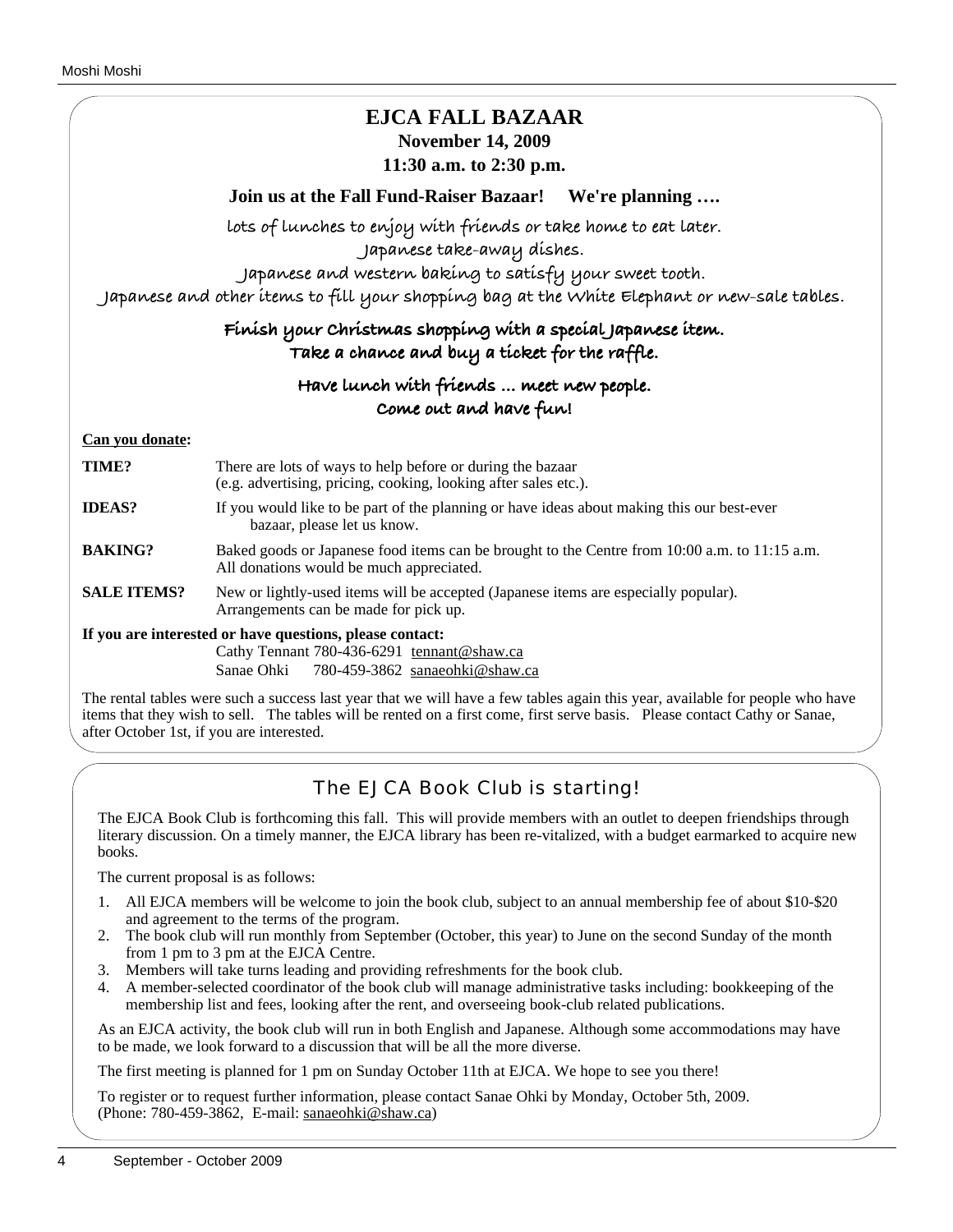# NAJC President's Report

#### Terumi Kuwada

Summer is almost over, with Fall just around the corner. Families get ready for their children to return to school and life becomes a lot more scheduled.

The NAJC has been involved with various activities including planning for the AGM on October 17-18/09, in Vancouver. This past year has had many challenges related to the economic downturn and it is our commitment to examine ways to manage our resources in a fiscally responsible fashion. We have been very fortunate that Takashi Ohki, a Director of the National Executive Board, has recently accepted the position of Treasurer, which has been vacant since the end of April/09, when Alan Tanaka unfortunately had to step down as Treasurer. Alan has done a tremendous job of examining our finances and making recommendations that will be beneficial for the future. Thank you, Alan.

The National Executive Board met in Vancouver on August 15- 16/09, for its regular quarterly meeting. Masa Kagami, VP and Chair of the Human Rights Committee has sent a letter to the Prime Minister regarding Omar Khadr. A letter to the Japanese Canadian community providing information about this matter is included in this newsletter. The NAJC is committed to speak out when incidents of violations of human rights are known.

The NAJC together with the Greater Vancouver JCCA, encourages everyone to attend the conference, "Honouring Our People: Stories of Internment", in Vancouver, from September 25-27/09. This is an opportunity for those individuals who experienced internment to tell their stories so that their children and grandchildren might know and understand the impact of this time on their families' lives. Please participate and register your attendance with the Greater Vancouver JCCA.

Being mindful of fiscal restraints, the NAJC is nonetheless committed to meeting community needs and it is our intention to introduce programs and projects that will benefit our communities. More information about community initiatives will be forthcoming. On another note, many membership organizations are expressing concerns about decreasing membership and a lack of volunteers. The NAJC changed its membership structure a few years ago with the intention of becoming more inclusive of other interest groups and individuals in the community. We invite your comments on these issues of membership. Please contact the Liaison Person in your area if you have any questions or comments.

See you at the "Honouring Our People" conference in Vancouver

## Matsu no Kai News

## Yumiko Hoyano

Althoughy some leaves are changing colour, the daytime temperatures are still like we are in summer. It is nice to have a long prolonged summer-like weather we can enjoy. This summer was filled with activities, events, trips, visitors, and a lot of food so it seems it went by very quick....now school is back and our lives also are back to more orderly days, maybe.

## **Meeting of August 26, 09**:

We held a short meeting and discussed setting up a computer class for seniors. We still need to decide how to set it up, whether to have formal classes or have a question/answer help sessions after each monthly meeting. We need to work out more details on this.

After lunch we watched a short film called "Jirohei" produced by Tsukuru Imanishi who lives in LA and is the son of my friend Machiko from Kyoto, who was present at the film showing. It was a very heart warming story of friendship and we enjoyed it a lot.

The September outing is to go to the Mayfield Inn Theatre for lunch and a show is actually on October 7. More details at the September meeting.

Aiko Murakami, a former club member, came to visit from

Toronto for 10 days. Some of us had lunch with her. As a 91 year old lady she still has a very active mind though she needs a cane or walker to move around now. We had a good time with her and Mike, talking and eating a lot. She and Mike invited us to Toronto so it might be a good idea as our seniors group trip for next year to go and see the autumnn colours.

## **Meeting on September 23, 09**

**Election:** We will elect a new board at this September meeting. Many thanks to the present board who had worked hard to keep the group functioning for the last year and a half since February 2008. I am stepping down this time to heed my doctor's advice to have a stress-free life. Even though I am stepping down, I will be around to help the club in as many ways as I can. Maybe, in a year or two, I can again become more involved.

So think about who you would to choose for the new board (president. vice-president, secretary, and treasurer) before coming to the meeting. The new board needs to focus on a membership drive since our membership seems quite stagnamt and even decreasing for quite some time now.

Also, we need to have a longer term activity plan so that we can line up some speakers, games, get ready for things to do.

See you all on September 23, 2009!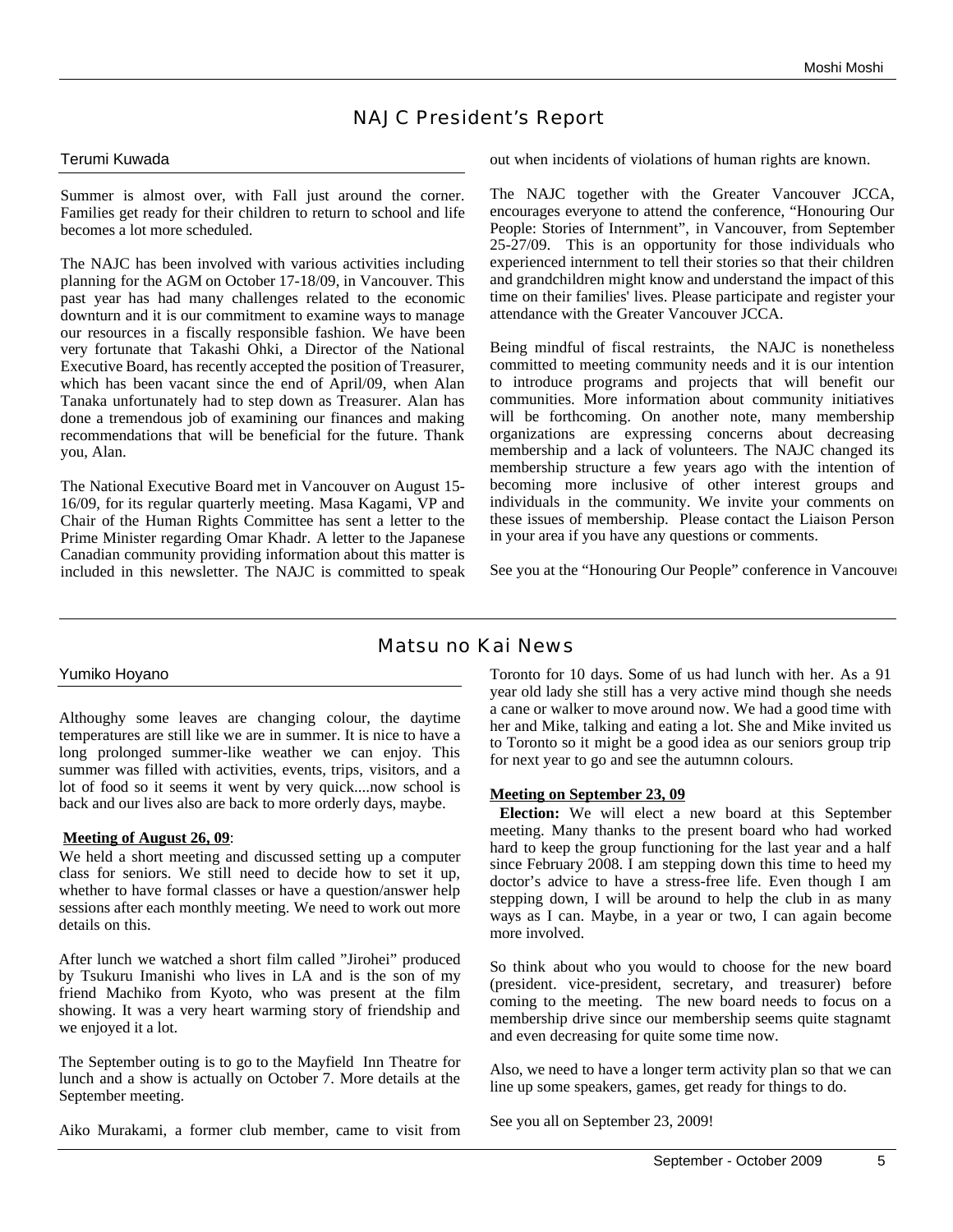## A Cheer for Keiko Marumo of the Edmonton Kendo-Naginata Club

#### Atsuko Hill

The 14th World Kendo Championships was held in São Bernardo do Campo on the outskirts of Sao Paulo, Brazil. This event was not reported on very much in Japan, which is supposed to be the "Samurai Japan", and was overshadowed by coverage of tennis matches and baseball games. This competition takes place every three years. Japan had been continuous winners from the first to 12th championship, but at the 13th event Japan placed 3rd, losing to Korea which became the dominant nation. At the 14th competition Japan wanted to recover their lost honor and worked hard to win back the championships in the team as well as individual events.

Did you know that one participant at this 14th event on the Canadian team is a kendo master from the Edmonton Kendo and Naginata Club?

Keiko Marumo, 25 years old, was born in Montreal to father Takehiko from Tokyo and mother Francine, a French Canadian. The family moved to Vancouver when Keiko was 4 years old. When Keiko was 7 years old, her parents took her to the Renbu Dojo in Burnaby BC. After watching members practice, she was asked if she wanted to try it, and she answered eagerly 'yes'. That was the beginning of her involvement with kendo. Since then not only Keiko, but also her siblings and parents all took up kendo and became the "Kendo Family" where all 6 members of the family practiced together.

Keiko practiced at the Renbu Dojo until she was 13 years old, and then from age 13 to 18 she belonged to the Matsukai Dojo, where at the age of 16 she achieved the rank of Shodan. However, kendo was not her only activity. Though she used to go to dojo three times a week, during high school she went there twice a week. She practiced on her own by doing "Soburi" without an opponent. After high school Keiko enrolled at the University of Alberta in the Department of Education majoring in Science. During her first three years of university she did not practice kendo at all. However, when she was in her 4th year, she met someone who was very familiar with the Kendo Club that practiced at the EJCA Centre. She became

nostalgic about the bamboo sword and took it up again. After graduation she became a teacher and she continues with her kendo to this day. She is now at the Sandan (3rd level) rank.

The attraction of kendo to her....she likes to compete. It is a sport in which you read an opponent's mind and decide on your own move. Dig deep down within yourself and trust yourself, and be decisive and take quick action. It is interesting to combine all of these elements and then to gradually one sees the truth of kendo.

Thus, Keiko was a challenger at the World Championships but what was the result? (the results can be seen at the webside: http://www.kendo.or.jp/competition/world/14wke.html).

Keiko advanced to the finals, but lost to a Korean in the first round of the finals. The obstacles of winning at a world championship is huge. However, competing is only a part of kendo. For Keiko even participating in the world championships must have been a lifetime memorable experience. We would like to cheer her on in her future endeavors.



|                        | <b>Calendar of Upcoming Events</b>                                  |
|------------------------|---------------------------------------------------------------------|
| September 23, 2009     | Matsu no Kai meeting $&$ lunch, at the Centre beginning at 11:00 am |
| <b>October 3, 2009</b> | EJCA AGM & Group Discussions, at the Centre beginning at 4:00 pm    |
| October 13, 2009       | EJCA Board Meeting, at the Centre beginning at 7:00 pm              |
| October 28, 2009       | Matsu no Kai meeting $\&$ lunch, at the Centre begining at 11:00 am |
| November 10, 2009      | EJCA Board Meeting, at the Centre beginning at 7:00 pm              |
| November 14, 2009      | EJCA Fall Bazaar, at the Centre 11:30 am to 2:30 pm                 |
| November 25, 2009      | Matsu no Kai meeting and lunch, at the Centre beginning at 11:00 am |
| December 9, 2009       | EJCA Board Meeting, at the Centre beginning at 7:00 pm              |
| December 12, 2009      | Christmas Party, at the Centre time TBA                             |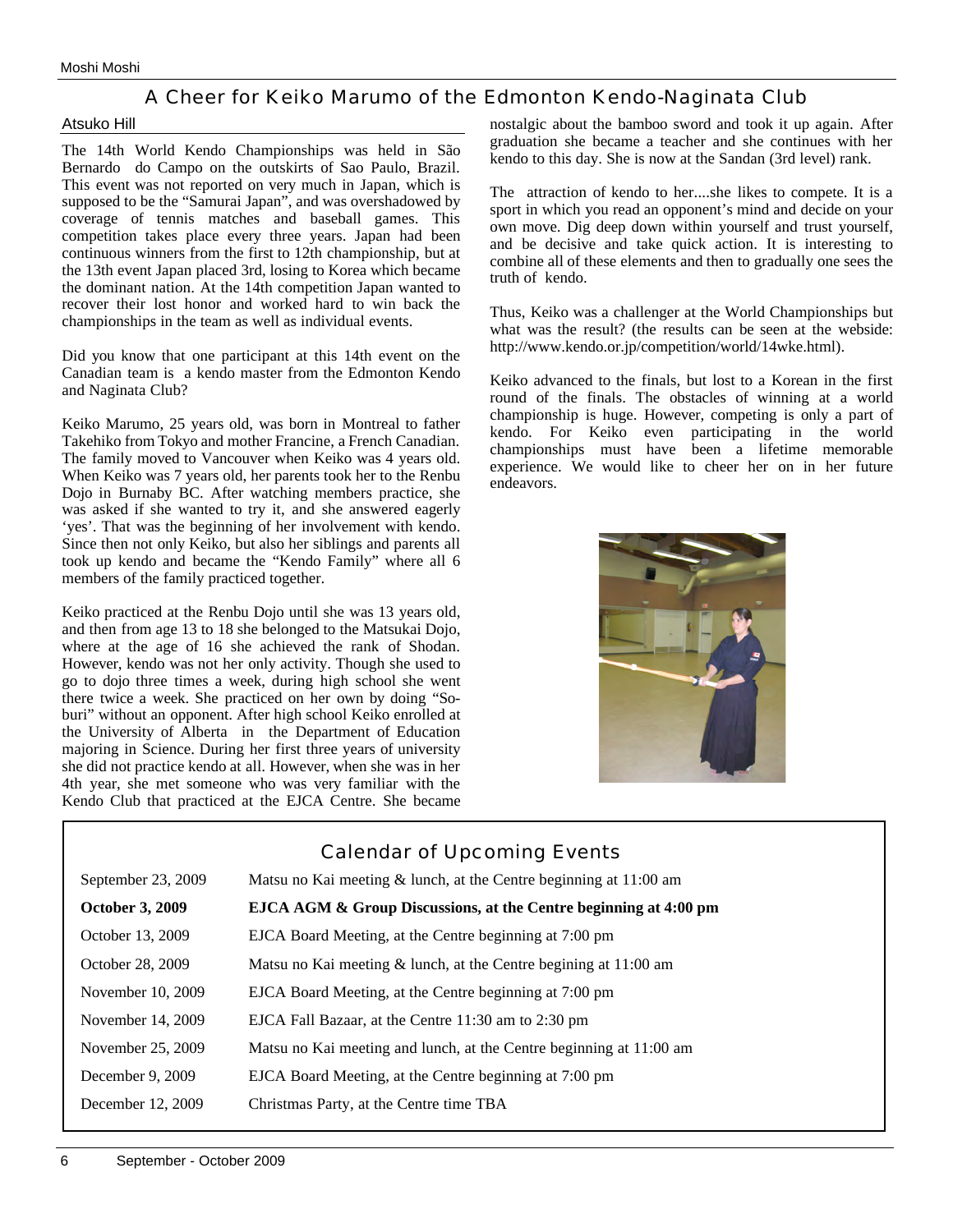# **VOLUNTEER AND DONOR APPRECIATION**

EJCA's activities have been successfully carried out with the help of many volunteers and a variety of donations. The EJCA Board members think it is very important to recognize volunteers and donors in a consistent manner. So this year, volunteers and donors for each activity will be reported in the Moshi Moshi as an independent article. Toward the end of a term, a volunteer appreciation activity will be held.

If your name is missing from the list, please inform Cathy Tennant so it can be noted in the next Moshi Moshi. Please help us to maintain an accurate list.

## **Heritage Festival, July 25 for Yakitori & August 1, 2 and 3**

| <b>Pavilion Chair:</b> | <b>Bruce Robertson</b>                                                                                      |
|------------------------|-------------------------------------------------------------------------------------------------------------|
|                        | Organizing Committee: Bruce Robertson, Scott Sutton, John Priegert, Brenda Madsen, Les Dowdell, Erin Munro, |
|                        | Scott Allnutt, Jim Hoyano, Cathy Tennant                                                                    |
| Volunteer Director:    | Erin Munro                                                                                                  |

#### **Volunteers (Yakitori Skewering Day, Pavilion Preparation Heritage Festival Grounds):**

| Tami Tsujikawa    | Deniece Von Gertzen | Sarah Von Gertzen | Hiroshi Sameshima   | James Oikawa           |
|-------------------|---------------------|-------------------|---------------------|------------------------|
| Aung Than         | Takashi Ohki        | Sanae Ohki        | <b>Bob Tennant</b>  | Ryo Komatsu            |
| Joyce Kiyooka     | Jim Hoyano          | Tom Hyodo         | Joel Chartrand      | Julien Chartrand       |
| Ritsuko Chartrand | Ivan Chartrand      | Emile Chartrand   | Yoshie Viola        | Martha Miller          |
| Hiro Kubota       | Cathy Tennant       | John Priegert     | <b>Scott Sutton</b> | Edie Nagata            |
| David Sulz        | Cynthia Lindberg    | Kim Frey          | James Bergsma       | Wendy Crispin          |
| Eleanor Crispin   | Warren Rafferty     | Lyn Rafferty      | Michaela Rafferty   | Maureen Whelan         |
| Don Edl           | Mieko Fedrau        | Masako Mallon     | Rei Kondo           | <b>Bruce Robertson</b> |
| Midori Tanaka     | Minami Serizawa     | Luis Ouintero     | Satoko Doi          | Joyce Aita             |
| Javier Pinto      | Alberto Ocampo      | Yoshie Kaneda     | Sam Kaneda          | Alder Currie           |
| Hiroko Currie     | Soly Sawada         | Daiyo Sawada      | Bill Kiel           | Gong Kiel              |
| Yumiko Hoyano     | Shiho Asano         | Tanya Berry       | Emiko Kinoshita     | Mineko Sasano          |
| Maruso Ando       | Hideko Goto         | Hana Urade        | Peter Wong          | Louise Wong            |
| Aya Nakajima      | Riho Kabe           | Tom Nakashima     | Kayoko Hiruki       | Mayuko Okada           |
| Naomi Leroy       | Keiko Oba           | Masahito Oba      | Brenda Madsen       | Toshiaki Koike         |
| Ryan Dumas        | Greg Shimizu        | Randy Gerard      | Soon Chung          | Tricia Hamilton        |
| Omar Amer         | Carley Okamura      | Kirsten Watson    | <b>Jody Crilly</b>  | Daniel Torres          |
| Keiko Marumo      | Noriko Marumo       |                   |                     |                        |

Members of Edmonton Kendo & Naginata Club (some listed above) Members of Kita no Taiko (some listed above)

Members of Gojukai Karate Club (some listed above)

Members of the Metro Edmonton Japanese Community School - Japanese Language School (some listed above) Members of Noble House Kenjutsu

| <b>Performers:</b><br>Awa Odori Group<br>Gojukai Karate Club |                | Edmonton Kendo & Naginata Club<br>Kita no Taiko | Noble House Kenjutsu |
|--------------------------------------------------------------|----------------|-------------------------------------------------|----------------------|
| <b>Displays:</b><br>Bonsai Club                              | Sabaki Go Club |                                                 |                      |

## **Donations of Sales Items for the Heritage Festival**:

Members of Donguri no Kai Members of the Karaoke Club Keiko Marumo Members of Awa Odori John Priegert

# 2009 Sabaki Open Go Championship

The Sabaki Go Club is pleased to announce the 2009 Sabaki Open Go Championship. Players from across Alberta and elsewhere are invited to the city of Edmonton on Oct 24 and 25 to participate in this annual event. Fantastic prizes are planned for all divisions. In addition to the opportunity to play, learn and compete, go players will share experiences, meet old friends, and make new ones. From 20 kyu to 6 dan, there will be something for everyone. Don't miss it!

#### **When: 24 and 25 October 2009 Time: Doors open at 8:30 am Location: Edmonton Japanese Community Centre, 6750 - 88 Street, Edmonton, AB**

For more details on the event please vist our website at www.sabaki.org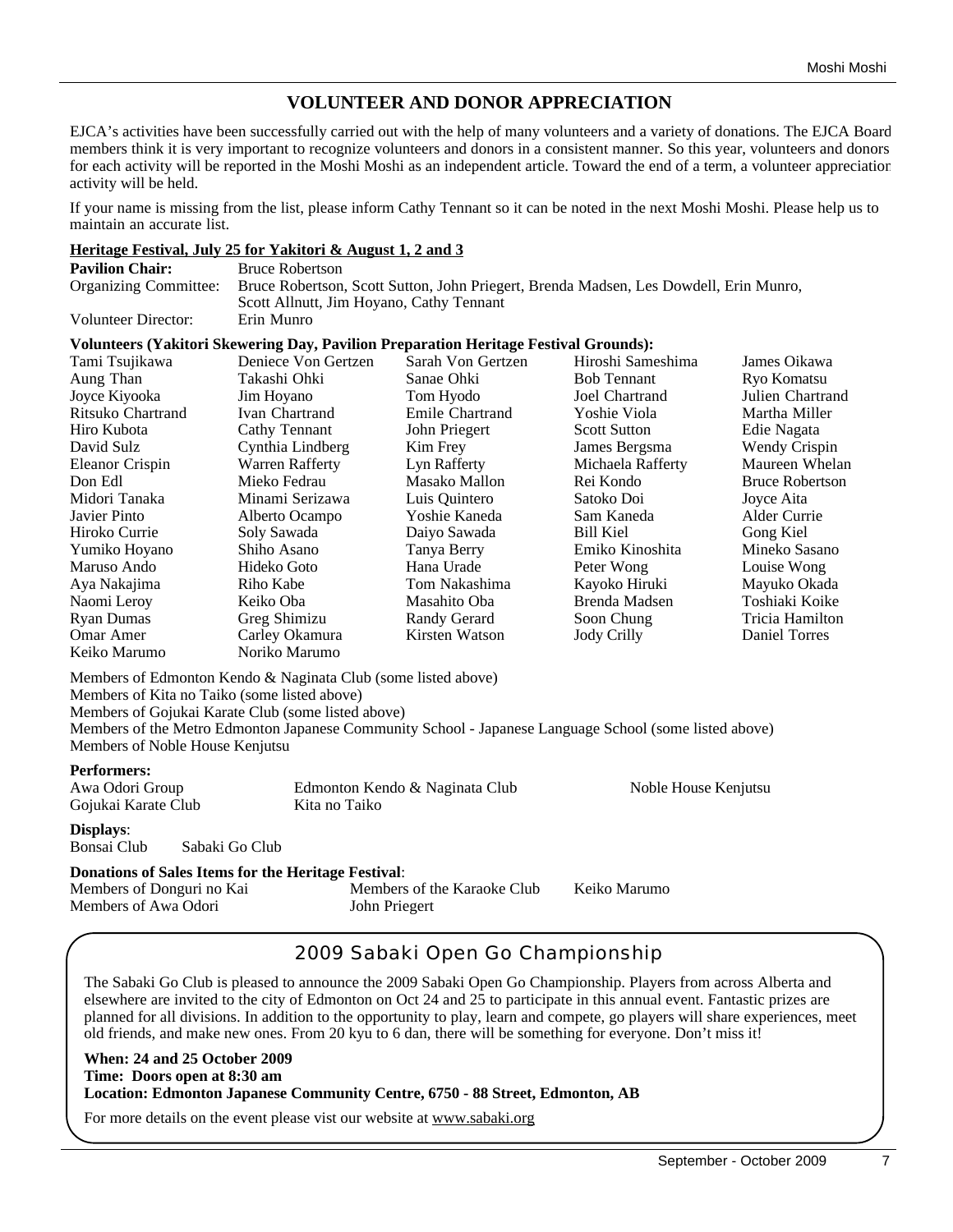# Directory of EJCA & Affiliated Clubs & Organizations

#### **Sabaki Go Club**

Purpose: To learn and enjoy playing Go for all ages Meetings: Tuesday evenings from 7:00 pm and Saturday afternoons from 1:30 pm (lounge 3). Contact: Chuck Elliot at 452-1874, <Chuckbrenda@shaw.ca> Website: <www.sabaki.org>

#### **The Edmonton Gojukai Karate Club**

Tuesdays and Thursdays (except holidays) Children, 7-12 years of age: 6:00-7:00 PM Youths, 13-17 years of age: 7:00-8:15 PM Contact: John Priegert - 436-1825, <priegert@telus.net>

#### **Kendo/Naginata Club**

Meetings: 2nd & 4th Fridays at 7:00 pm website: http://web.mac.com/eknc/iWeb/EKNC/Welcome.html

#### **Kita No Taiko**

Japanese Drumming Group Practices: Monday and Wednesday from 7 pm Contact: 431-0300 or <info@kitanotaiko.ca> Website: <www.kitanotaiko.ca>

#### **Keifukai of Edmonton**

Japanese Brush Calligraphy Contact: Kazuko Hirata - 438-2747

#### **Chigiri-e Art**

Torn paper art work creation Contact: Keiko Frueh - 436-5843

#### **Wakaba Kai**

Traditional Japanese Dance Contact: Keiko Frueh - 436-5843

#### **Metro Edmonton Japanese Community School**

Japanese language instruction Contact: <sakaguchisensei@hotmail.com> Website: <www.ualberta.ca/~tkin/MEJCS-index.htm>

#### **EJCA Art Club**

Ist & 3rd Sunday of each month, 10:15 am - 2:00 pm Contact: Yumiko - 780 437.7730

# **Women's Gojukai Karate Club**

Contact: Dana Nawata at dnawata@shaw.ca

# Invitation to Awa Odori - Japanese Folkdance Club

The EJCA Awa Odori Club has been active since it was founded five years ago. This year, we danced at the Kurimoto Japanese Garden Spring Festival and at the Heritage Festival.

Awa Odori was created in the Tokushima area of Japan, a region on the southwestern island of Shikoku, almost 400 years ago when Hachisuka Iemasa, the lord of Awa Province, held a celebration to honour the newly built castle. In

celebrating the occasion, the local people consumed more than a little sake and began a joyous dance by energetically waving their arms and legs about. It is for this reason that Awa Odori is also known as "the Dance of Fools".

The Club is inviting new members starting October 11, 2009. The monthly practice is held on the second Sunday of a month, 10:00 - 12:00 at the EJCA Centre. When there is a need like Kurimoto Garden and Heritage Festival, we present the dance to Canadian audiences. The dance is simple and suitable for all ages. The saying goes "It's a fool who dances and a fool who watches; if both are fools, you might as well dance!" Please inform Emiko Kinoshita (780-451-6198, emikino@telus.net or emiko@altacan.ab.ca) if

you would like to have fun with us. The meeting/practice is in English and Japanese.



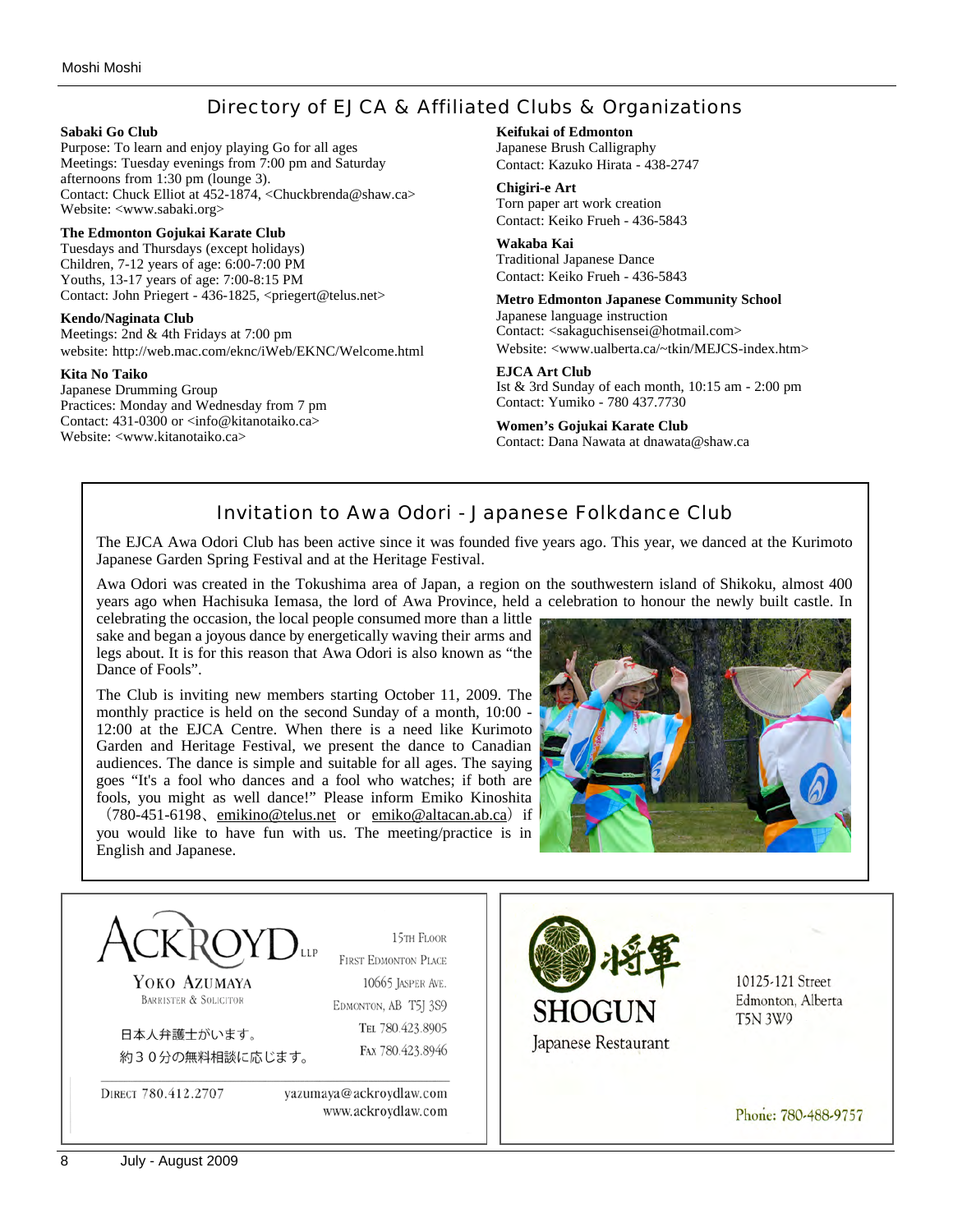# 『]快適』『清潔』をお求めのあなたへ

*Enjoy the comfort of the latest hi-tech bidet*

*Unlike a traditional bidet, you sit on a heated seat while using the multi-functions of the Personal Hygiene System.* 



**For information or purchase, please contact ASA (Aita Sales Agent) Phone (780) 922-4313 Fax (780) 922-4593 e-mail: msaita@oanet.com**

# **NIPPON TRAVEL LTD.**

Air Canada ☆Seat Sale☆ Tokyo & Osaka \$768 + tax

Northwest Airlines ☆ Seat Sale☆ Tokyo \$650 $\sim$  + tax  $\approx$  Osaka \$670 $\sim$  + tax

**United Airlines** Tokyo & Osaka  $$725~+$  tax



Japan Rail Pass

Japan Rail unlimited ride

 $\sim$ ~ 7days ~~ 14days ~~ 21days ~~~

Exclusive service: check your rail schedule!



# MACHIDA COMPUTER SYSTEMS

Custom Assembled Computers Televisions \* Electronics \* VCR's (Sales and Service) David Machida (dmachida@telus.net)

90 Garnet Crescent Sherwood Park, AB T8A-2S4 Ph/780 467-5377

# TONY the TAILOR

# ALTERATION SPECIALIST **JUNKO DARASENG**

Specializing in LEATHER, FUR & SHEEPSKIN All types of mens & ladies clothes, coats & jackets Dry Cleaning Available

10172 - 104 Street Edmonton, Alberta T5J 1A7 **Telephone 426-4654**

# 寿司わさび

*Sushi WASABI*

**5714 - 111 Street Edmonton, AB**

**Business Hours** Tues-Thurs: 5 PM - 9:30 PM Fri: 5 PM - 10 PM Sat: 5 PM - 10 PM Sundays & Holidays: 5 PM - 9 PM CLOSED Mondays

> **Phone: 433-0533 Fax: 413-4138**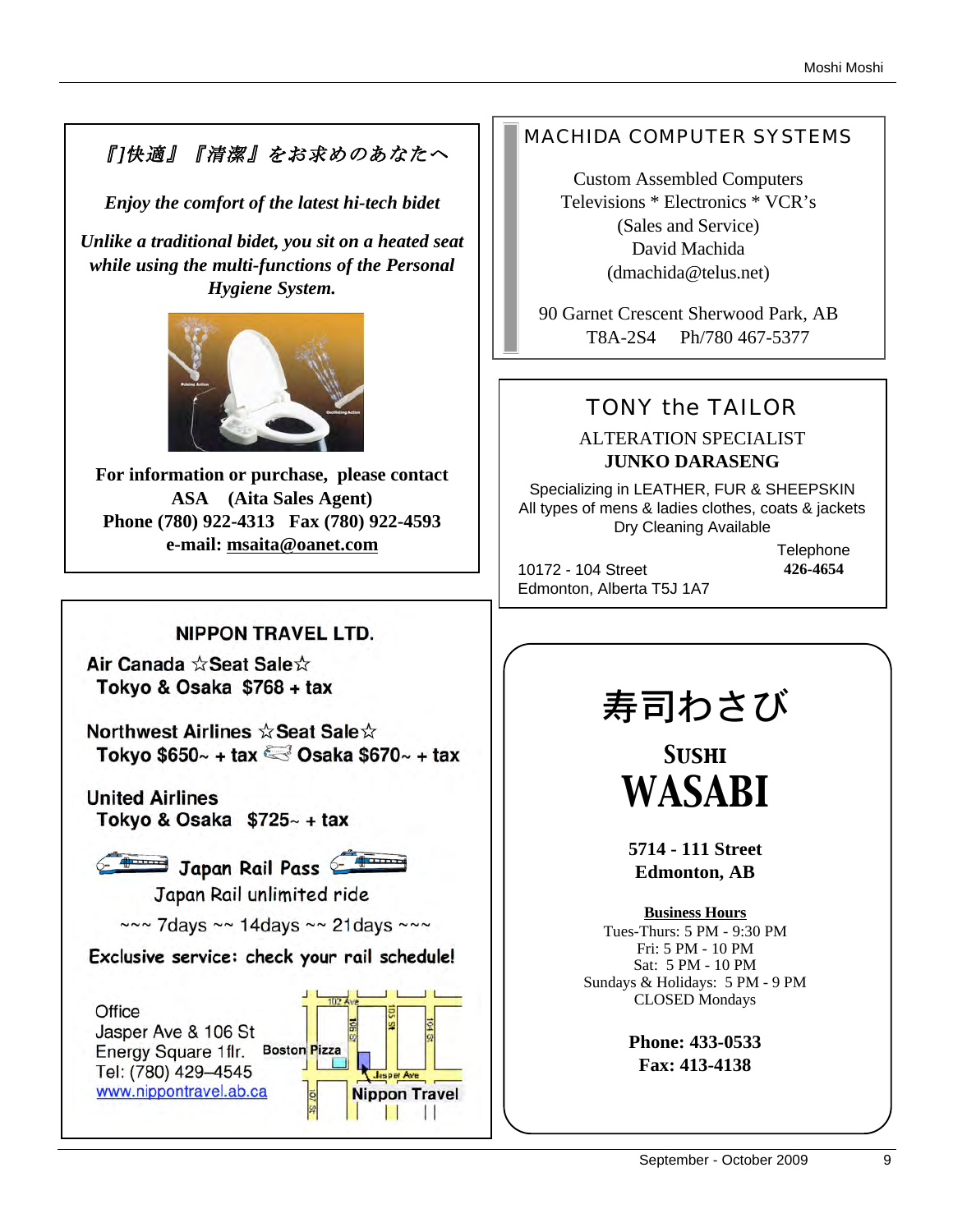| EJCA年次総会<br>2009年、10月3日、土曜日                                                                                                                                                        |
|------------------------------------------------------------------------------------------------------------------------------------------------------------------------------------|
| 午後4時                                                                                                                                                                               |
| 年次総会協議事項<br>1. 歓迎<br>2. 協議事項検討<br>3. 2008年年次総会議事録検討<br>4. 会計報告<br>5. 会長報告<br>6. 会則に関する投票<br>7. 会費変更についての投票<br>8. プレゼンテーション:<br>- NAJC助成金、キミコ・シミズ・カルチャー助成金<br>- ゴードン・ヒラバヤシ奨学金基金への寄付 |
| 9. 選挙                                                                                                                                                                              |
| 10. 閉会                                                                                                                                                                             |
| プログラム (4時50分ー7時)<br>4:50ー5:30 小グループ討論会<br>グループは各課題について討論します。興味のある課題のグループへ                                                                                                          |
| 参加してください。                                                                                                                                                                          |
| 課題<br>プログラムやサービスを強化する<br>青年層の活動やイベント<br>人権問題<br>コミュニケーション(ウエブサイト、「もしもし」)<br>ボランティアーとボランティアー感謝                                                                                      |
| 5:30 -5:50 親交の時間                                                                                                                                                                   |
| 5:50 - 7:00 日本食デナーバフェー (一人10ドル)                                                                                                                                                    |
| 参加希望の会員はデナー注文の必要上9月28日までに予約が必要です。メール(office@ejca.ca)<br>又は電話EJCAオフイス (780-466-8166)                                                                                                |
| 会場へ早めに来てください。投票券をお渡しします。                                                                                                                                                           |
|                                                                                                                                                                                    |

## In Search of Japanese Canadian Tanka (Japanese style poetry), written by JCs during and soon after WWII

Professor Masako Iino (Tokyo) is researching for any tanka written by Japanese Canadians during the war and soon after the war. She was in Vancouver at the beginning of September and would appreciate any information that you may have of anyone in your region who may have been writing, or know someone who did. Please forward any information to Grace Eiko Thomson, graceet@telus.net, Phone 604 734-0787. Thank you.

津田塾大学の飯野まさ子教授が第二次大戦中及び戦後間もなく書かれた日系人による短歌を探しています。飯野教 授は9月初旬ヴァンクーバーへ来ておりました。もし短歌や短歌を書いた人をご存じでしたらグレース・エイコ・ト ムソンまでごr連絡ください(メールアドレス、電話上記参照)。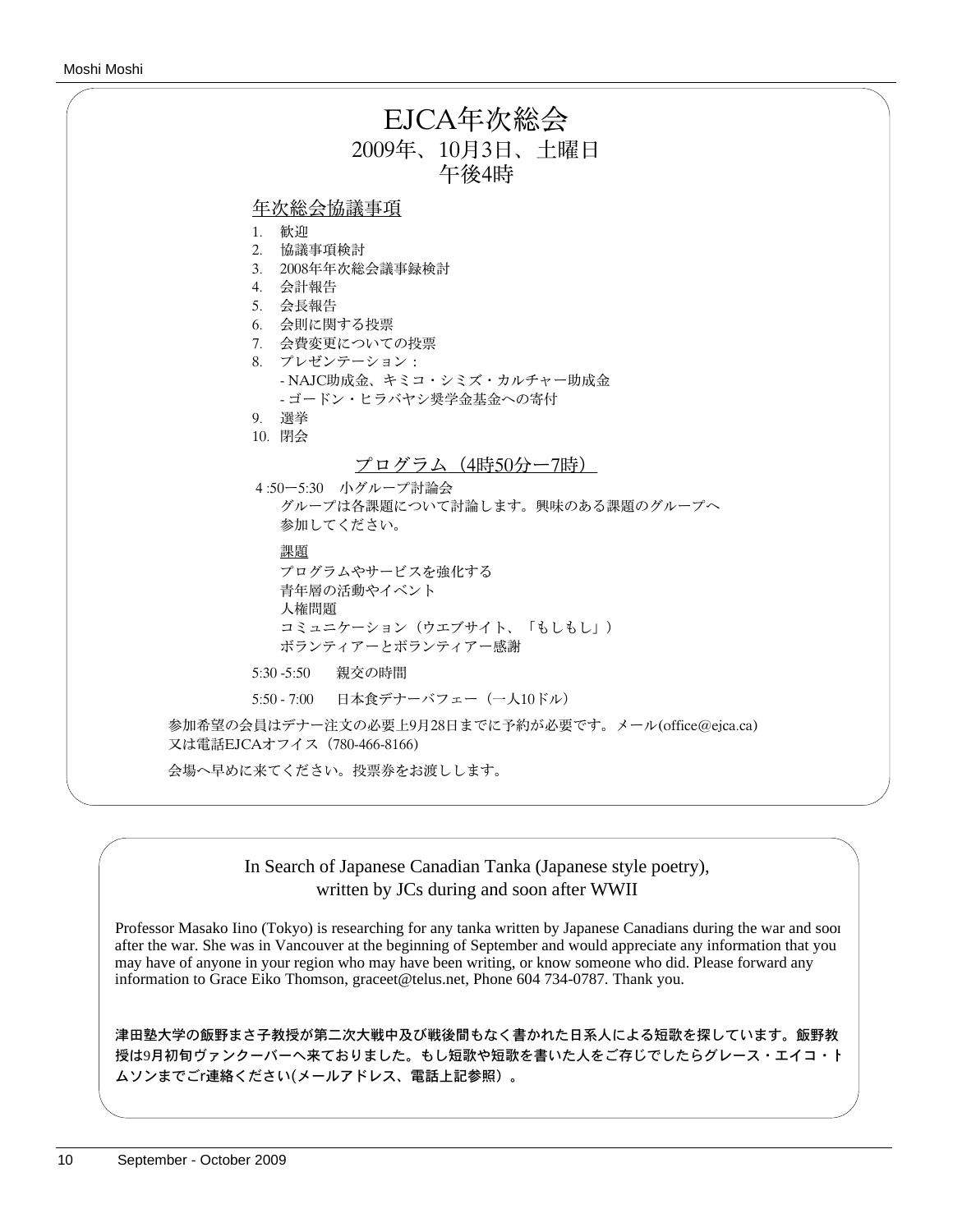# EJCA会長の言葉

#### キャシー・テナント

ここ数週間ようやく夏が来たようです。これがすこし長がく続 いてほしいと思います。夏初めの寒さや雨は庭の雑草が育つこ とを止めはしませんでしたがガーデン委員会が熱心に取り除い てくれました。

今年度の役員会の終わりが近づくにつれて、日系人会はその会 員の協力無しには働かないことを知らされます。この協力は 色々な形で現れます⋯アイデアを出して、それを実行する人、 EJCAのイベントを計画し協力する人、イベントに友人や家族を 連れて参加し支持する人、委員会やクラブに入る人、「もしも し」を発行する人、それを読む人。こう書いて行くと切りがあ りません。

役員会を代表してこの会に関わり、また参加して下さる会員の 皆様に心からの感謝をいたします。今期の会長として役員の 方々(サナエ・オーキ、ブレンダ・マディソン、ジム・ホヤ ノ、リック・ヒラタ、スコット・サトン、ステファニー・ボー ザー、ダスティン・ビュオキスト、シノ・アサノ)の支持と援 助をありがたく感謝いたします。また役員会を代表してジョ ン・プリガートの支持とセンターの素晴らしい維持と運営に感 謝いたします。

#### 過ぎ去ったイベント:

#### ヘリテージ・フェスティバル

今号にあるボランティアーと寄付感謝のセクションはとても長 いです。全てのボランティアーがEJCA会員と言う訳ではありま せんが大半がそうです。全てのボランティアの名前が記載され ている訳でもありません。ですがEJCA関連のクラブやグルー プ、また非関連クループから参加も大勢いることにお気づきで しょう。へリテージ・フェスティバルはとても大掛かりなイベ ントで日本美術、クラフト、ホビー、武道そして食べ物を一般 公開するためにEJCA会員と非会員が一緒に働く見事な例と言え るでしょう。

嵐が来ると言う警告でフェスティバル会場が早めに閉鎖された 土曜日にも関わらず、ヘリテージ・フェスティバルは大成功で した。日本館へはたくさんの面白い訪問客があり、他のパビリ オンでは売り上げが下がったと言うのに、日本館のキッチンで は売り上げが上がりました。数え切れないくらいの時間をかけ てキッチンの床を作りペンキを塗り、フロント・カウンターを 作り、新しいメニュー版も作りました。それらが成功に導いた に違いありません!

日本館運営委員会の会長としてブルース・ロバートソンは全て の運営詳細を仕切り、締め切りが守られるように、日本館の建 設を監督し、現場での運営を行ないました。彼の貢献と運営委 員会の貢献無しには今年の日本館は存在しなかったでしょう。 参加した全員からありがとうございました。

## これからのイベント:

年次総会

年次総会は会の過去と将来のイベントについて知り、会員に関 係する事項に投票する機会です。

今年の年次総会は10月3日です。総会に続いて、アイデア、希 望、EJCAの現在や将来のプログラムやサービスについての観察 などを検討する機会があります。大勢の皆さんから昨年の フォーマットを楽しんだとの反応がありましたので、2008年に 出された事項について更に詳しく追求して行きたいと思いま す。

会員からの反応を聞くと言うことは会員を代表している役員会 が有効に働くためにはとても重要なことです。10月3日には大勢 の皆様にお会いできますよう期待しています。デナーの用意を する必要がありますので早めに予約してください(今号の別の ページを参照)

#### 秋のバザーー11月14日

EJCA秋のバザーは会の数少ない資金作りの一つで、いつも大勢 の参加があります。弁当とランチはいつも人気があり、すぐに 売り切れます。今年は開館すぐに「売り切れ」サインが出て がっかりする人がないように解決策を検討します。 詳細は今号の別のページを参照してください。寄付、助力、ア イデア、そして来館してくださることをお願いいたします。

#### クリスマス・パーティー ー12月12日

この日を取っておいてください。詳細は「もしもし」11月号を どうぞ。

素晴らしい天気を楽しんでください!

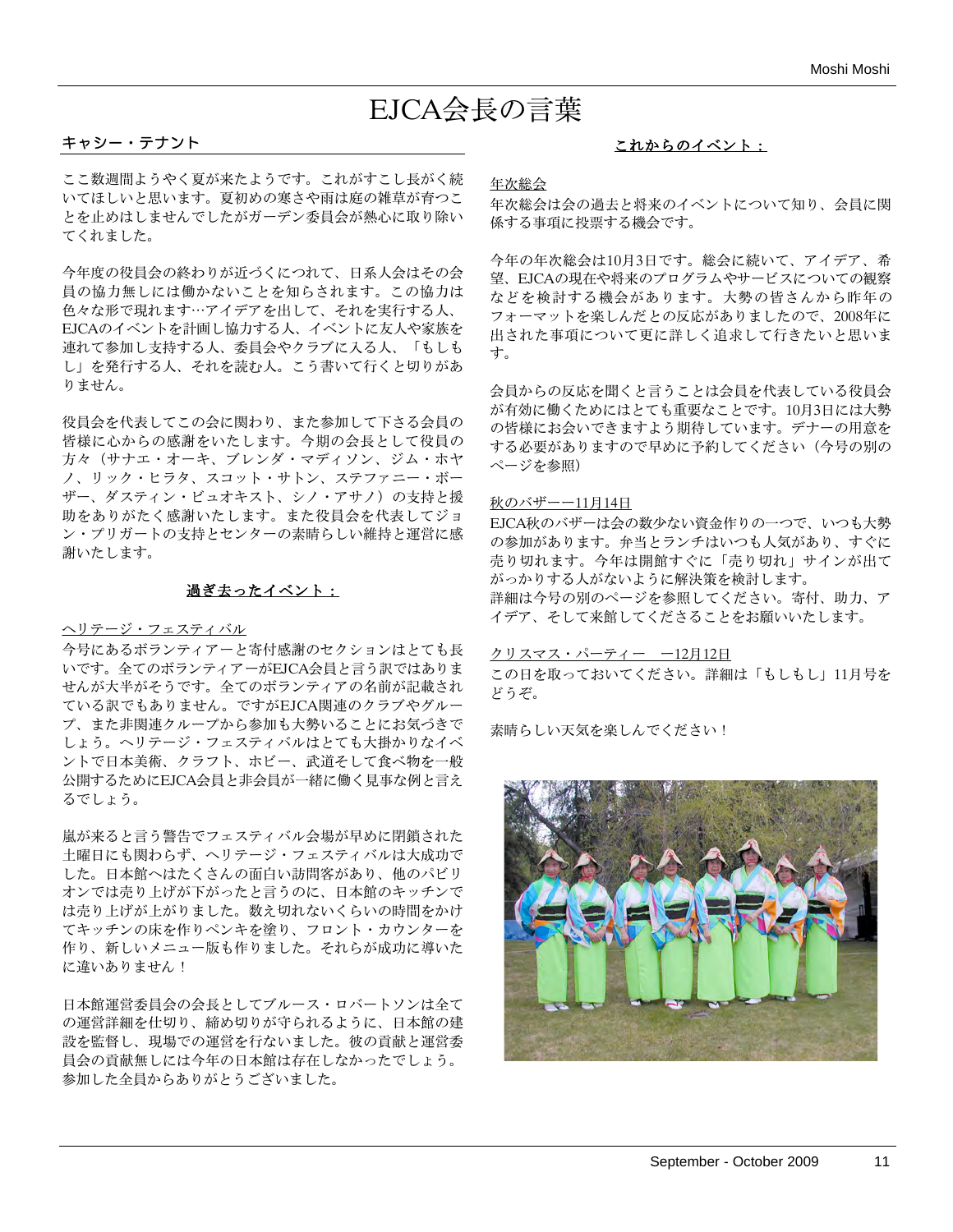松の会ニュース(前EJCAシニア・クラブ)

ユミコ・ホヤノ



木の葉が所々色づいてきましたが日中の気温は 高く夏が続いているようですネ。このようにイ ンディアン・サマーが長いと夏が長く続いてい るようで良いです。今年の夏は色々なイベン ト、旅行、訪問客、そしてたくさんの食べる機

会があって、瞬く間に過ぎ去っていきました。学校が始まり、 私たちの生活も少しは規則的なるかもしれません。多分⋯。

8月定例会は8月26日に持たれ、コンピューターのクラスを始 めるかどうかについて考えました。この件に関してはもうすこ し計画をきちんとする必要があるようですので検討を続けま しょう。

ランチの後で「酔いどれ次郎兵」と言う短編映画を鑑賞しまし た。今西創作。彼は現在LAに住んでおり、私の友人で京都から の真知子さんの息子さんです。真知子さんはこの映画上映のた めに会に出席してくれました。映画は友情を描いた心温まる物 語でした。見る機会を作っていただきありがとうございまし た。

9月の日帰り旅行は10月7日にMavfieldInnTheaterでのブランチ

と決まりました。すでに名前を入れた人、これからの人、当日 をお忘れなく。演劇は正午からですが朝10時ころに集合とのこ と、ブランチを取る時間が要るでしょう?

アイコ・ムラカミとマイクは8月にトロントから10日間来訪し、 シニア・グループからの数人とランチを共にしました。91才に なったと言うアイコさんは今でも生き生きとしており、最近は 杖をついたりしていますが、好奇心旺盛、これからも元気に過 ごしていかれると思います。シニア・グループは来年の秋には 紅葉を見にトロントへ来るようにと今からお誘いを受けていま す。30名くらいならいくらでも面倒を見るよ、とのことでし た。

選挙:9月定例会は9月23日です。この定例会で新役員の選 挙をしますので選出する人たちをあらかじめ考えて会に出てく ださい。2年弱の会長でしたがこれで私は降りようと思います。 私は健康に留意し、あまり無理をしないようにとの医者の言葉 を守ります。新しい役員達は松の会のメンバー増加について真 剣に検討するようにお願いします。今の所メンバーの数がほぼ 一定しており、あまり増えてはいません。また会の活動も長期 的な計画を立てる必要があります。私自身の手術後の回復やそ の後の活気の欠乏で予定どうりの事を出来ずに退くことになっ てしまい残念ですが後に続く人たちの健闘を祈るばかりです。

## 阿波踊りの会 - 報告とお誘い

日系人会阿波踊りの会は6月7日の栗本庭園春の祭典と8月のヘリテージ祭りで、阿波踊りを披露しました。過去4年の経 験や練習の積み重ねで、素人の集まりとしてはまとまった踊りを見ていただくことができました。 栗本庭園では私たち が踊ったあとは「踊る阿呆に見る阿呆、同じ阿呆ならおどりゃな損損!」というわけで、お客様も大勢参加して大きな輪 を作って踊り、すばらしい日加交流の場になりました。

阿波踊りは四国の徳島が発祥の地で400年以上の歴史があります。 徳島では毎年8月12-15日に大会がありますが、現 在は日本各地にも同好の会があります。たとえば東京高円寺の阿波踊りの会は年毎に盛んになっていて、8月最後の土・ 日に高円寺で行われる大会の観客は120万人だそうで、すでに徳島の100万人を追い越しています。

エドモントン阿波踊りの会は、阿波踊りの基礎を身につ けながら皆様と親交を深め楽しく運動にもなるような活 動を続け、日本の文化を紹介する機会を作っています。 踊り自体はとても簡単です。女性、男性をとわずどなた でも楽しめます。ご一緒に楽しく踊りませんか?10月か らの会員を募集しています。 始めての方も前にしたこ とがある方もどうぞご参加ください。2009年10月から毎 月第2日曜日の午前10時から12時まで、日系人会館で練 習をします。木下恵美子(780-451-6198、 emikino@telus.net omiko@altacan.ab.ca)へ連絡いただ けば入会のご案内をお送りいたします。阿波踊りは大勢 で踊るとダイナミックですばらしいです。たくさんの方 に参加していただくようお待ちしています。(練習は必要 に応じて英語と日本語で行います)

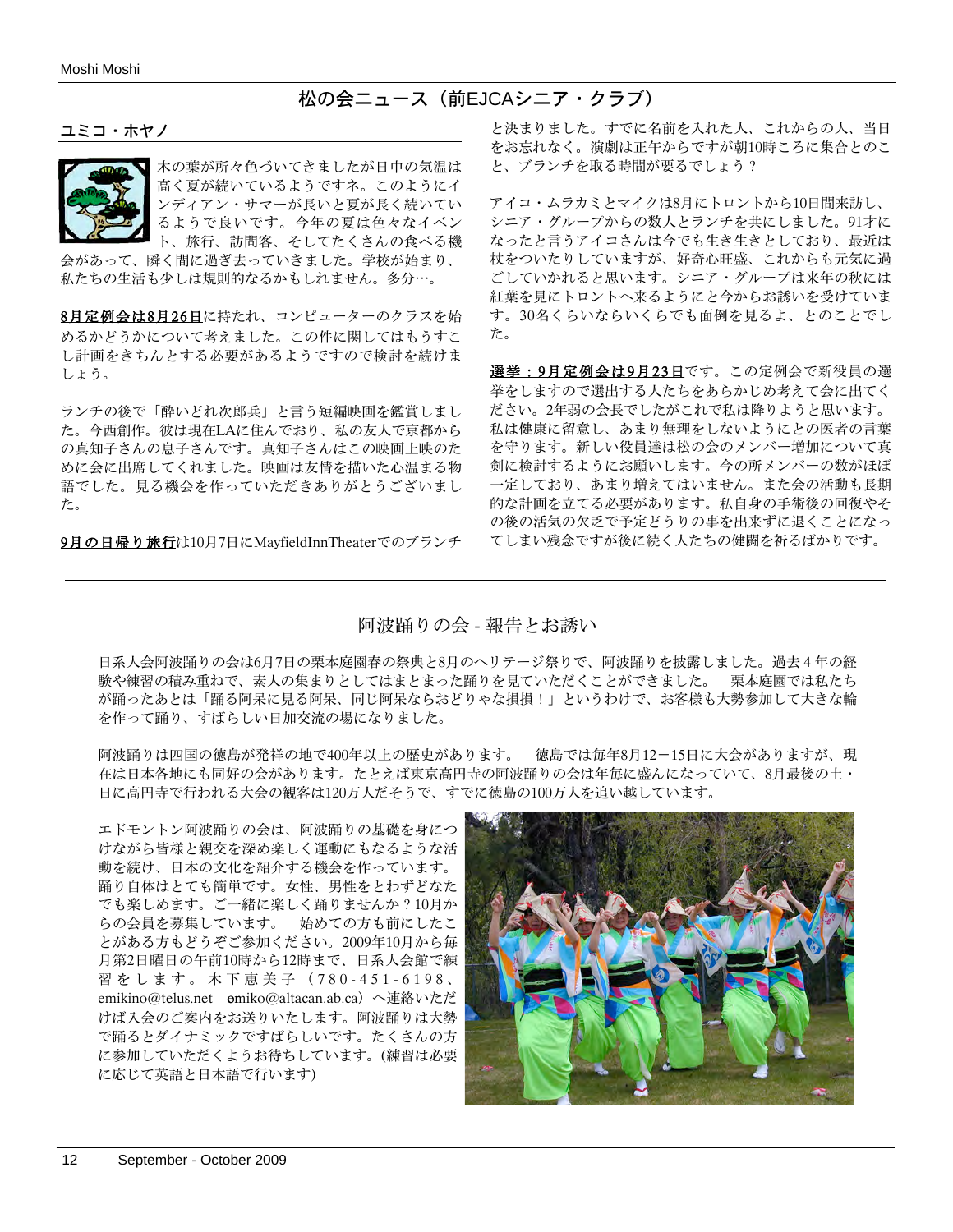# エドモントン剣道・薙刀クラブのケイコ・マルモさんの健闘を称えて!

#### ヒル 厚子

第14回世界剣道選手権大会が8月28日から30日までの3日間、ブ ラジルのサンパウロ郊外サンベルナルドドカンポで開催された。『サム ライ・ニッポン』のはずなのに、本大会についてのニュースは、なぜか 日本ではテニスや野球の影に隠れてひっそりと報道されていた。大会は 3年に一度開催される。日本は第一回大会から12回大会まで圧倒的な 強さで連覇を重ねてきた。しかし前回の第13回大会ではメキメキ腕を 上げてきた韓国に敗れ3位。今回は名誉挽回に向けて気合も入ったよう だ。団体、個人とも再び王座に返り咲いた。

この大会にカナダチーム代表として参加した剣士のひとりが「エドモン トン剣道・薙刀クラブ」の一員であることをご存知だろうか?

ケイコ・マルモさん25歳。東京出身の父タケヒコさんとフランス系カナ ダ人の母フランシーヌさんの長女としてモントリオールで生まれた。4 歳の時にバンクーバーに移り住む。7歳のとき、両親がケイコさんに何 か習い事をさせてみようとバーナビーにある練武道場に連れて行った。 練習を見学をした後に「やってみる?」と聞かれて、反射的に「イエ ス」と答えたのが剣道を始めたきっかけという。以来、弟妹ばかりか両 親まで道場に通い始め、家族6人で稽古し合うという『剣道一家』に なった。

13歳までは練武道場、13歳から18歳まではMatsukai剣道クラブに

#### **Joint Committee Meeting**

*The Argyll Community League (ACL) and the Edmonton Japanese Community Association (EJCA) have a unique partnership in sharing the responsibility of maintaining and running the ACL/EJCA Centre through the Joint Committee.* 

*The representatives on the Joint Committee are Dave Trautman (ACL President), Alice Mah (ACL and Joint Fund Treasurer), Sanae Ohki (EJCA Vice President) and Cathy Tennant (EJCA President). Playing an integral role in the functioning of the Centre, John Priegert attends the meetings as a non-voting member.*

*Issues of mutual concern are discussed and decisions about the use of joint funds are made. When individuals who are neither ACL nor EJCA members make bookings, the resulting rental fees are allocated to the joint fund. The use of this money is jointly decided.*

#### **Highlights**

#### **Garden Fence Painting**

The Argyll Community League volunteered to compete this task by early summer but unfortunately, the temperature was too low for the paint to dry on the day that had been scheduled. An alternative is in the works.

#### **Building**

Arrangements are being made to have the condition of the roof assessed.

#### **Painting and Carpeting**

The painting and carpeting has been completed in the attached lounge and meeting room, halls, lobby and washrooms. The reflooring of the meeting room beside the kitchen will be discussed in the future. John is dealing with some defects in the carpet.

Initially the payment of the carpet was to be shared equally between

属し16歳のときに初段をとった。とはいえ、7歳から今まで剣道一筋 だったわけではない。小さい頃は週3回道場に通ったが、高校時代は勉 強が忙しく週2回に減った。それでも素振りなどの練習は時間のあると きにしていた。大学はアルバータ大学を選びエドモントンに移る。教育 学部でサイエンスを専攻した。大学に入ってからの3年間はなぜか剣道 をピタリとやめてしまった。

ところが大学4年のとき、EJCAの剣道クラブに詳しい人に出会った ことから、また恋しくなって竹刀を手にした。卒業して教師となった今 も続けている。現在は3段の腕前。

剣道の醍醐味はというと・・・とにかく勝負が好き。相手の心を読み取 り自分の動きを決めるゲーム。自分自身であることを追求し、その自分 を信じること。判断力と素早い動き、そんなものを統合しながら徐々に 剣道の哲学が見えてくるのが面白いという。

こうして世界選手権に臨んだケイコさんだったが、その結果は・・・? (結果のウェブサイト http://www.kendo.or.jp/competition/world/14wkc.html)

みごと決勝トーナメントまで勝ち抜いたが決勝1回戦で強豪の韓国に敗 れた。世界の壁は厚い。しかし勝負は剣道のほんの一部にすぎない。ケ イコさんにとって生涯の思い出となる経験だったにちがいない。今後の 益々の活躍を応援したいものである。

ACL, EJCA and the Joint Fund. However, ACL offered to pay the total amount. This was much appreciated because this payment would have come out of the EJCA Operating Funds because the EJCA Casino proceeds cannot be used for this type of purchase.

#### **Kitchen Cupboards**

All the kitchen cupboards and drawers have been fitted with keys and allocated to ACL, EJCA or renters. Keys to the rental cupboards will be provided to outside renters who are paying for the use of the kitchen.

All "renter" cupboards will so be locked, so EJCA-affiliated clubs that regularly need to utilize the "rental" items should speak to John if keys are required.

#### **EJCA-ACL Joint Activity**

A fun joint activities is being planned for the spring/summer of 2010.

#### **Movement of Bench**

There was discussion about the suggestion to move the bench that currently faces the garden, to the side of the building and replacing it with a smaller bench and shelter. The current shelter was built much larger than intended and is not in proportion with the rest of the garden. There will be further discussion of potential cost, logistics and aesthetics at a future meeting.

#### **Picture Rails**

The installation of picture rails in the lobby outside the lounge/meeting room was brought forward as a possible attraction for potential art display/show renters but it was decided that this addition is not necessary at the present time for the number of times it would be used. The issue will be revisited next year, if the situation changes.

#### **Next Update**

The Moshi Moshi issue following the December meeting.